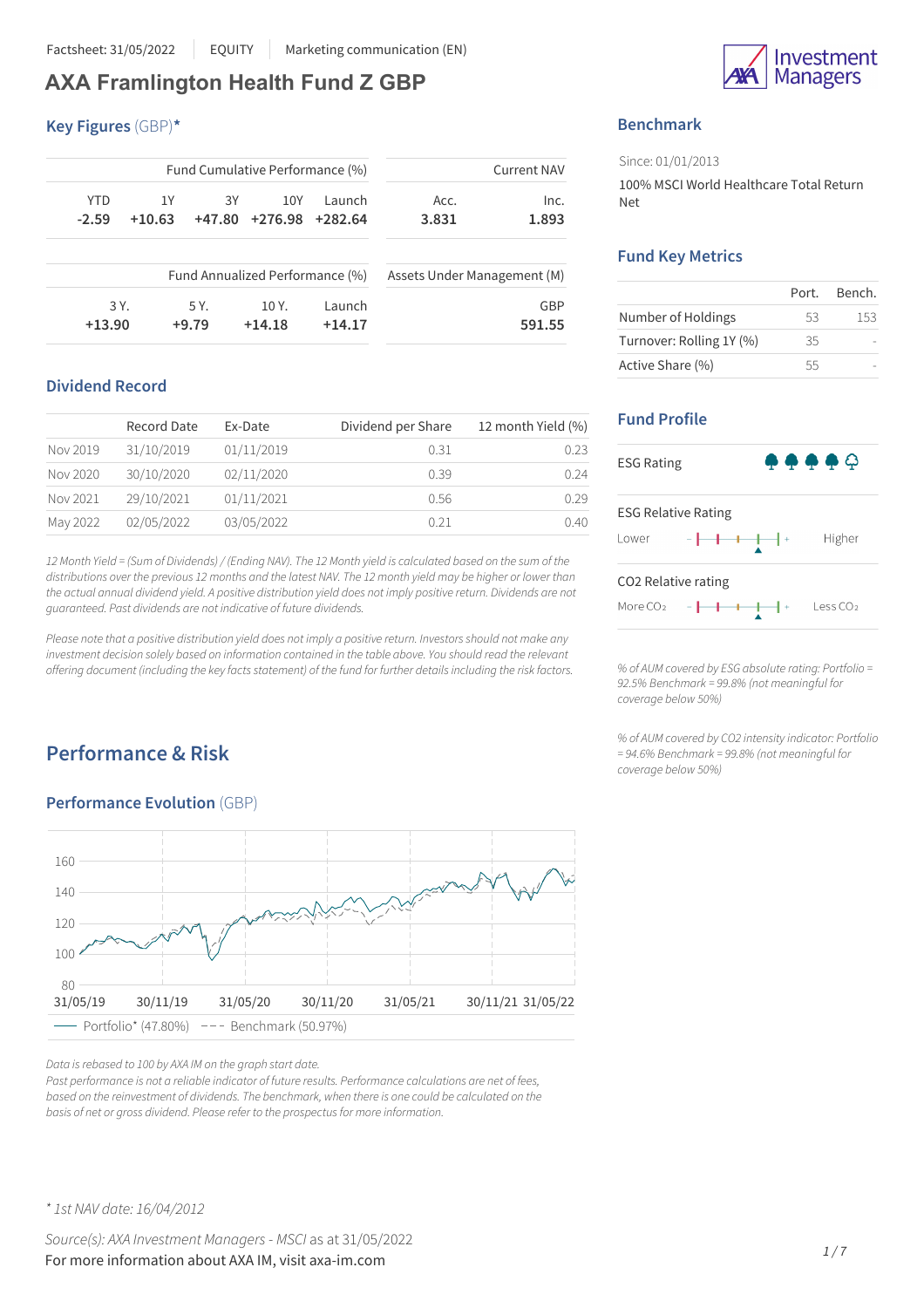#### **Risk Analysis**

|                                     | 1Y      | 3Y    | 5Y      | Launch  |
|-------------------------------------|---------|-------|---------|---------|
| Portfolio Volatility* (%)           | 15.64   | 15.49 | 15.03   | 14.28   |
| Benchmark Volatility (%)            | 14.17   | 12.54 | 12.14   | 12.02   |
| Relative Risk/Tracking Error $(\%)$ | 10.77   | 6.80  | 6.90    | 6.30    |
| Sharpe Ratio                        | 0.70    | 0.92  | 0.68    | 1.01    |
| <b>Information Ratio</b>            | $-0.49$ | 0.02  | $-0.13$ | $-0.06$ |

## **Rolling Performance (%)**

|               | 1M      | 3M      | 6M      | YTD.    | 3Y    | 5Y              | 31/05/21<br>31/05/22 | 31/05/20<br>31/05/21 | 31/05/19<br>31/05/20 | 31/05/18<br>31/05/19 | 31/05/17<br>31/05/18 | Launch   |
|---------------|---------|---------|---------|---------|-------|-----------------|----------------------|----------------------|----------------------|----------------------|----------------------|----------|
| Portfolio*    | $-1.90$ | 6.71    | 2.76    | $-2.59$ | 47.80 | 59.56           | 10.63                | 7.21                 | 24.61                | 3.80                 | 4.00                 | 282.64   |
| Benchmark     | 0.11    | 6.94    | 4.38    | $-0.47$ | 50.97 | 72.97           | 16.88                | 2.84                 | 25.59                | .1.08                | 3.14                 | 329.85   |
| Excess Return | $-2.00$ | $-0.23$ | $-1.62$ | $-212$  |       | $-3.17 - 13.41$ | $-6.25$              | 4.37                 | $-0.98$              | $-728$               | 0.86                 | $-47.22$ |

# **Annual Calendar Performance (%)**

|               | 2021    | 2020  | 2019  | 2018    | 2017    | 2016    | 2015    | 2014  | 2013  | 2012 |
|---------------|---------|-------|-------|---------|---------|---------|---------|-------|-------|------|
| Portfolio*    | 16.22   | 16.33 | 19.17 | 1.84    | 5.09    | 7.90    | 12.27   | 30.43 | 35.40 |      |
| Benchmark     | 20.91   | 10.01 | 18.49 | 8.88    | 9.43    | 11.15   |         | 25.44 | 33.74 |      |
| Excess Return | $-4.68$ | 6.32  | 0.68  | $-7.05$ | $-4.34$ | $-3.25$ | $-0.51$ | 4.99  | 1.66  |      |

Past performance is not a reliable indicator of future results. Performance calculations are net of fees, based on the reinvestment of dividends. The benchmark, when there is one could be calculated on the basis of net or gross dividend. Please refer to the prospectus for more information.

# **Portfolio Analysis**

# **Top 10 Holdings**

| Equity                        |           |           | Weighting (%) | Sector                          | Geography     |
|-------------------------------|-----------|-----------|---------------|---------------------------------|---------------|
|                               | Portfolio | Benchmark | Relative      |                                 |               |
| UnitedHealth Group Inc        | 8.58      | 6.47      | 2.11          | Managed Health Care             | North America |
| Merck & Co Inc                | 5.59      | 3.21      | 2.38          | Pharmaceuticals                 | North America |
| Eli Lilly & Co                | 5.56      | 3.52      | 2.03          | Pharmaceuticals                 | North America |
| AstraZeneca PLC               | 4.96      | 2.82      | 2.14          | Pharmaceuticals                 | UK            |
| Thermo Fisher Scientific Inc. | 4.93      | 3.09      | 1.84          | Life Sciences Tools & Services  | North America |
| Anthem Inc                    | 3.41      | 1.71      | 1.70          | Managed Health Care             | North America |
| <b>GSK PLC</b>                | 2.99      | 1.52      | 1.47          | Pharmaceuticals                 | UK            |
| McKesson Corp                 | 2.67      | 0.69      | 1.98          | <b>Health Care Distributors</b> | North America |
| Roche Holding AG              | 2.55      | 3.48      | $-0.93$       | Pharmaceuticals                 | Europe Ex UK  |
| Humana Inc.                   | 2.43      | 0.81      | 1.62          | Managed Health Care             | North America |
| Total (%)                     | 43.67     | 27.33     |               |                                 |               |

*\* 1st NAV date: 16/04/2012*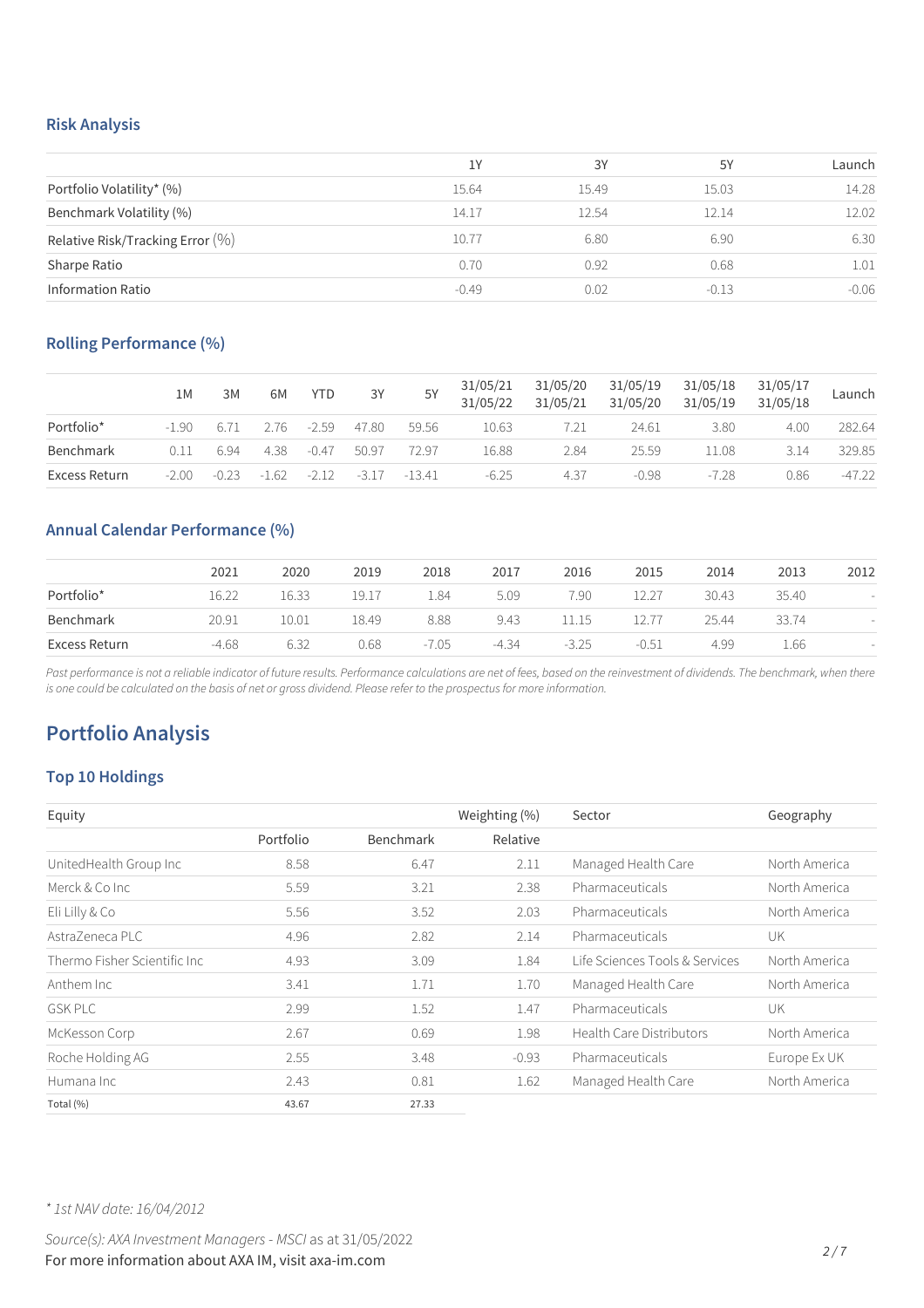# **Top 5 Overweight** (%)

|                         |      | Port, Bench, Relative |      |
|-------------------------|------|-----------------------|------|
| Merck & Co Inc.         | 5.59 | 321                   | 2.38 |
| AstraZeneca PLC         | 496  | 2.82                  | 2 14 |
| United Health Group Inc | 8.58 | 647                   | 2.11 |
| Eli Lilly & Co          | 5.56 | 3.52                  | 2.03 |
| McKesson Corp           | 2.67 | O 69                  | 198  |

# **Sector Breakdown** (%)

|                                 | Portfolio | Benchmark |
|---------------------------------|-----------|-----------|
| Pharmaceuticals                 | 30.77     | 41.33     |
| Biotechnology                   | 17.45     | 13.01     |
| Health Care Equipment           | 15.94     | 15.94     |
| Managed Health Care             | 14.41     | 9.88      |
| Life Sciences Tools & Services  | 9.90      | 10.20     |
| <b>Health Care Distributors</b> | 2.67      | 1.51      |
| Health Care Supplies            | 2.46      | 1.95      |
| <b>Health Care Services</b>     | 1.89      | 4.18      |
| <b>Health Care Facilities</b>   | 0.82      | 1.05      |
| Health Care Technology          | 0.37      | 0.96      |
| Cash                            | 3.30      | 0.00      |

# **Geographical Breakdown** (%)

|                                 | Portfolio | Benchmark |
|---------------------------------|-----------|-----------|
| North America                   | 74.79     | 72.37     |
| Europe Ex UK                    | 11.86     | 16.63     |
| UK                              | 8.93      | 4.59      |
| Japan                           | 0.65      | 4.36      |
| Emerging                        | 0.48      | 0.16      |
| Developed Asia Pacific ex Japan | 0.00      | 1.89      |
| Cash                            | 3.30      | ()()()    |

# **Top 5 Underweight** (%)

|                     |      | Port, Bench, Relative |         |
|---------------------|------|-----------------------|---------|
| Johnson & Johnson   | 0.00 | 6.53                  | $-6.53$ |
| Pfizer Inc.         | 0.00 | 4 1 2                 | -4 12   |
| Abbott Laboratories | 0.OO | 287                   | -2.87   |
| Novartis AG         | 0.OO | 2 74                  | -2 74   |
| Danaher Corp        | n nn | 2.35                  | $-2.35$ |

# **Active Exposure by Sector** (%)



# **Active Exposure by Geography** (%)

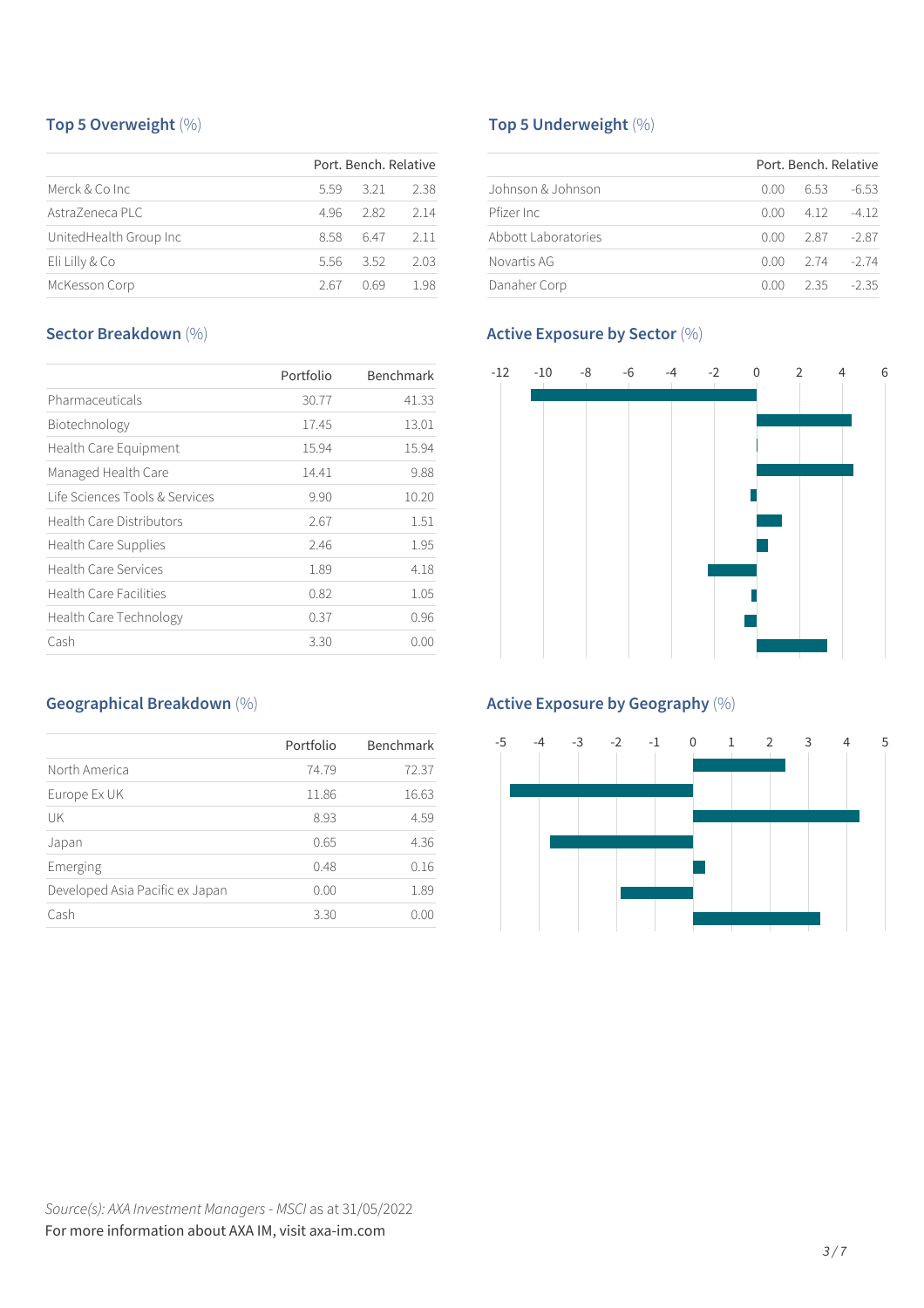# **MarketCap Breakdown** (GBP - %)

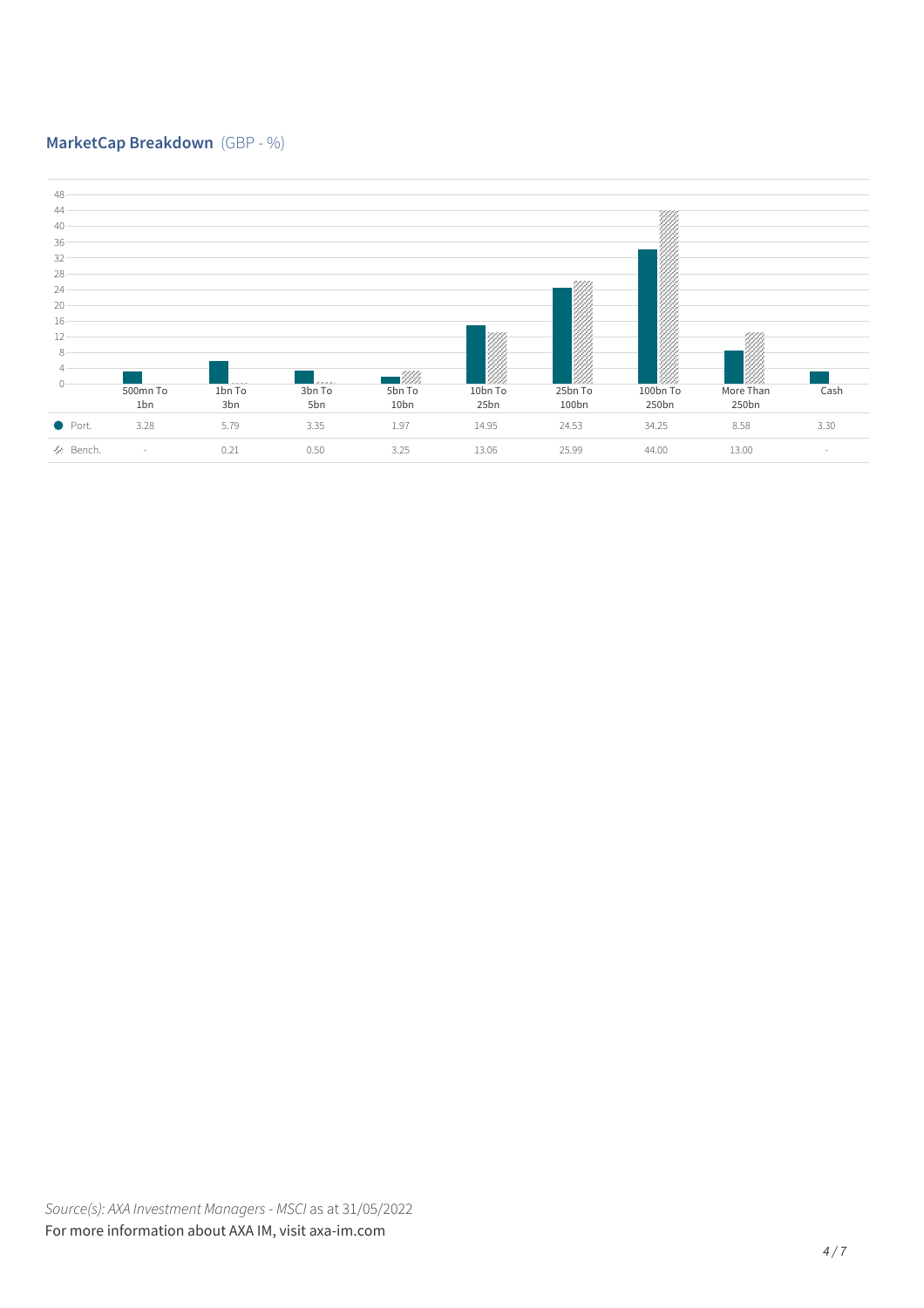# **Additional Information**

## **Administration: Z GBP**

| Legal form                              | Unit Trust                             |
|-----------------------------------------|----------------------------------------|
| <b>UCITS Compliant</b>                  | Yes                                    |
| <b>AIF Compliant</b>                    | No                                     |
| Legal country                           | United Kingdom                         |
| 1st NAV date                            | 16/04/2012                             |
| Fund currency                           | GBP                                    |
| Shareclass currency                     | GBP                                    |
| Valuation                               | Daily                                  |
| Share type                              | Accumulation / Income                  |
| ISIN code C / D                         | GB00B6WZJX05 / GB00BRJZVO71            |
| Bloomberg Code C / D                    | FRAHEAA LN / FRAHEAI LN                |
| SEDOL Code C / D                        | B6WZJX0 / BRJZVO7                      |
| MEX Code C / D                          | QGHA / ELABHS                          |
| Valoren C / D                           | 385171 / 385170                        |
| Ongoing charges                         | 0.83%                                  |
| Financial management fee                | 0.75%                                  |
| Maximum management fees                 | 0.75%                                  |
| Performance fee : none                  |                                        |
| Minimum initial subscription            | 100 000 GBP                            |
| Minimum subsequent<br>subcription       | 5000 GBP                               |
| Management company                      | AXA Investment Managers UK<br>Limited  |
| Delegation of account<br>administration | STATE STREET BANK AND TRUST<br>COMPANY |
| Custodian                               | <b>HSBC BANK PLC</b>                   |
|                                         |                                        |

*As disclosed in the most recent Annual Report, the ongoing charges calculation excludes performance fees, but includes management and applied servicesfees. The effective Applied Service Fee is accrued at each calculation of the Net Asset Value and included in the ongoing charges of each Share Class.*

## **Fund Objectives**

The aim of this Fund is to provide long-term capital growth.

#### **Investment Horizon**

This Fund may not be suitable for investors who plan to withdraw their contribution within five years.

## **Risk Characteristics**

| Lower risk<br>Potentially lower reward |  |  | Higher risk<br>Potentially higher reward |  |  |
|----------------------------------------|--|--|------------------------------------------|--|--|

The risk category is calculated using historical performance data and may not be a reliable indicator of the Fund's future risk profile.

The risk category shown is not guaranteed and may shift over time The lowest category does not mean risk free.

#### **Why is this Sub-Fund in this category?**

The capital of the Fund is not guaranteed. The Fund is invested in financial markets and uses techniques and instruments which may be subject to sudden and significant variation, which may result in substantial gains or losses.

# **Additional Risk**

Single Sector Risk: as this Fund is invested in a single sector, the Fund's value will be more closely aligned with the performance of that sector and it may be subject to greater fluctuations in value than more diversified funds.

Currency Risk: the Fund holds investments denominated in currencies other than the base currency of the Fund. As a result, exchange rate movements may cause the value of investments (and any income received from them) to fall or rise affecting the Fund's value.

Further explanation of the risks associated with an investment in this Fund can be found in the prospectus.

#### **Subscription Redemption**

Your orders to buy, sell or transfer units in the Fund must be received by the Administrator by 12 noon on any working day, to receive that days Fund price. Please note that if your order is placed by an intermediary or Financial Adviser they may require extra processing time.The Net Asset Value of this Fund is calculated on a daily basis.

Minimum initial investment: £100,000 Minimum subsequent investment: £5,000

#### **How to Invest**

#### Retail Investors

Retail investors should contact their Financial intermediary.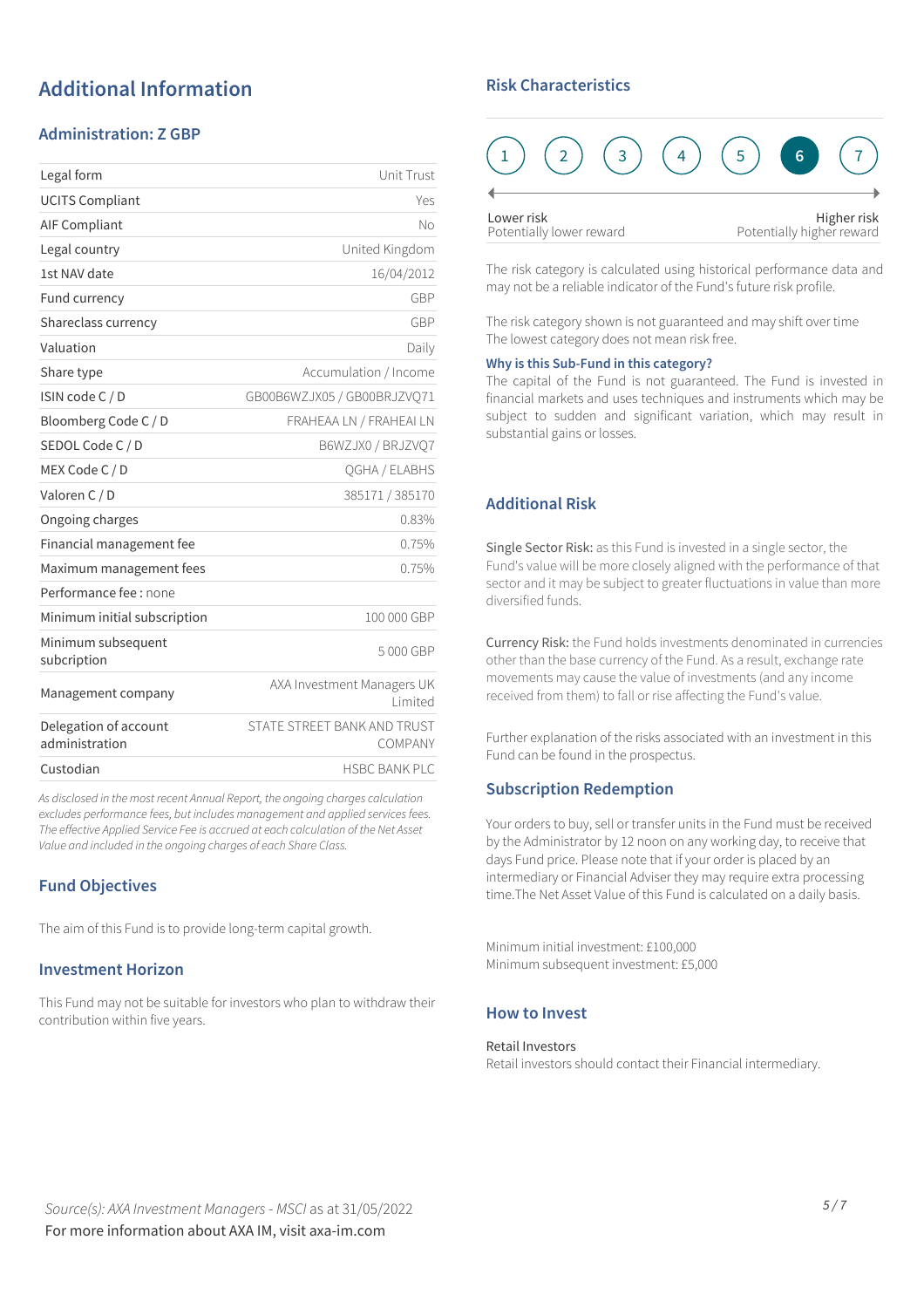#### **ESG Metrics Definition**

The ESG absolute rating is based on a proprietary scoring methodology. If the fund has one tree (5 trees), it means that it is in the lowest (highest) ESG absolute rating category. For more information on the methodology, please visit https://www.axa-im.com/responsible-investing.

ESG relative rating is calculated as the difference between the ESG absolute rating of the portfolio and the ESG absolute rating of its benchmark. If ESG Relative rating is positive (negative), this means that the portfolio has a higher (lower) ESG absolute rating than the benchmark.

CO2 relative intensity is calculated as the difference between the CO2 intensity of the fund (expressed in tCO2/M€ Revenues) and the one of the benchmark.

If CO2 Relative intensity is green, it means that the intensity of the portfolio is lower than that of the benchmark. If CO2 Relative intensity is orange, it means that the intensity of the portfolio is higher than that of the benchmark. If CO2 Relative intensity is yellow, it means that the intensity of the portfolio is similar than that of the benchmark.

ESG indicators are for informational purposes only. The portfolio has neither statutory nor contractual ESG objectives.

#### **Disclaimers**

#### Not for distribution or dissemination to US investors

This document is for informational purposes only and does not constitute investment research or financial analysis relating to transactions in financial instruments as per MIF Directive (2014/65/EU), nor does it constitute on the part of AXA Investment Managers or its affiliated companies an offer to buy or sell any investments, products or services, and should not be considered as solicitation or investment, legal or tax advice, a recommendation for an investment strategy or a personalized recommendation to buy or sell securities. The information contained herein is intended solely for the entity and/or person(s) to which it has been delivered, unless otherwise allowed under applicable agreements. AXA Investment Managers hereby disclaims any responsibility for any subsequent reproduction, redistribution or transmittal, along with any liability stemming from such activities.

Due to its simplification, this document is partial and opinions, estimates and forecasts herein are subjective and subject to change without notice. There is no guarantee forecasts made will come to pass. Data, figures, declarations, analysis, predictions and other information in this document is provided based on our state of knowledge at the time of creation of this document. Whilst every care is taken, no representation or warranty (including liability towards third parties), express or implied, is made as to the accuracy, reliability or completeness of the information contained herein. Reliance upon information in this material is at the sole discretion of the recipient. This material does not contain sufficient information to support an investment decision.

Before making an investment, investors should read the relevant Prospectus and the Key Investor Information Document / scheme documents , which provide full product details including risks,

investment charges and fees associated with the purchase of one of the mentioned products and risks. The information contained herein is not a substitute for those documents or for professional external advice.

The products or strategies discussed in this document may not be registered nor available in your jurisdiction. Please check the countries of registration with the asset manager, or on the web site https://www.axa-im.com/en/registration-map, where a fund registration map is available.

Past performance is not a guide to current or future performance, and any performance or return data displayed does not take into account commissions and costs incurred when issuing or redeeming units. The value of investments, and the income from them, can fall as well as rise and investors may not get back the amount originally invested. Exchange-rate fluctuations may also affect the value of their investment. Due to this and the initial charge that is usually made, an investment is not usually suitable as a short term holding. Commissions and costs have an adverse effect on the performance of the fund.

The Fund referenced herein has not been registered under the United States Investment Company Act of 1940, as amended, nor the United States Securities Act of 1933, as amended. None of the shares may be offered or sold, directly or indirectly in the United States or to any US Person unless the securities are registered under the Act, or an exemption from the registration requirements of the Act is available. A US Person is defined as (a) any individual who is a citizen or resident of the United States for federal income tax purposes; (b) a corporation, partnership or other entity created or organized under the laws of or existing in the United States; (c) an estate or trust the income of which is subject to United States federal income tax regardless of whether such income is effectively connected with a United States trade or business. In the United States, this material may be distributed only to a person who is a "distributor," or who is not a "U.S. person," as defined by Regulation S under the U.S. Securities Act of 1933 (as amended).

For the purposes of presenting the breakdown by country, sector, principal exposures and active strategies, equities and similar instruments relating to a single company (ADRs, GDRs, RSPs, rights, etc.) are grouped in order to form a single exposure for the said company.

The geographical breakdown is based on the country classification as published by the index provider (or the main index provider in case of a composite benchmark). The second available source is the Country ISO from Bloomberg (or Ultimate Country of risk for Emerging fund).

Annual turnover rate : Sum the last 12 monthly results to obtain the turnover rate over 1 rolling year, calculated according to the following formula: (abs(purchase) + abs(sale) - abs(subscription - redemption) ) / (2\* average AUM).

Purchase and sale exclude derivatives, short term instruments and some corporate actions.

Subscription and redemption are netted on a monthly basis, impact of inflows and outflows can result in negative turnover which does not reflect portfolio turnover, therefore annual turnover has a floor of 0.